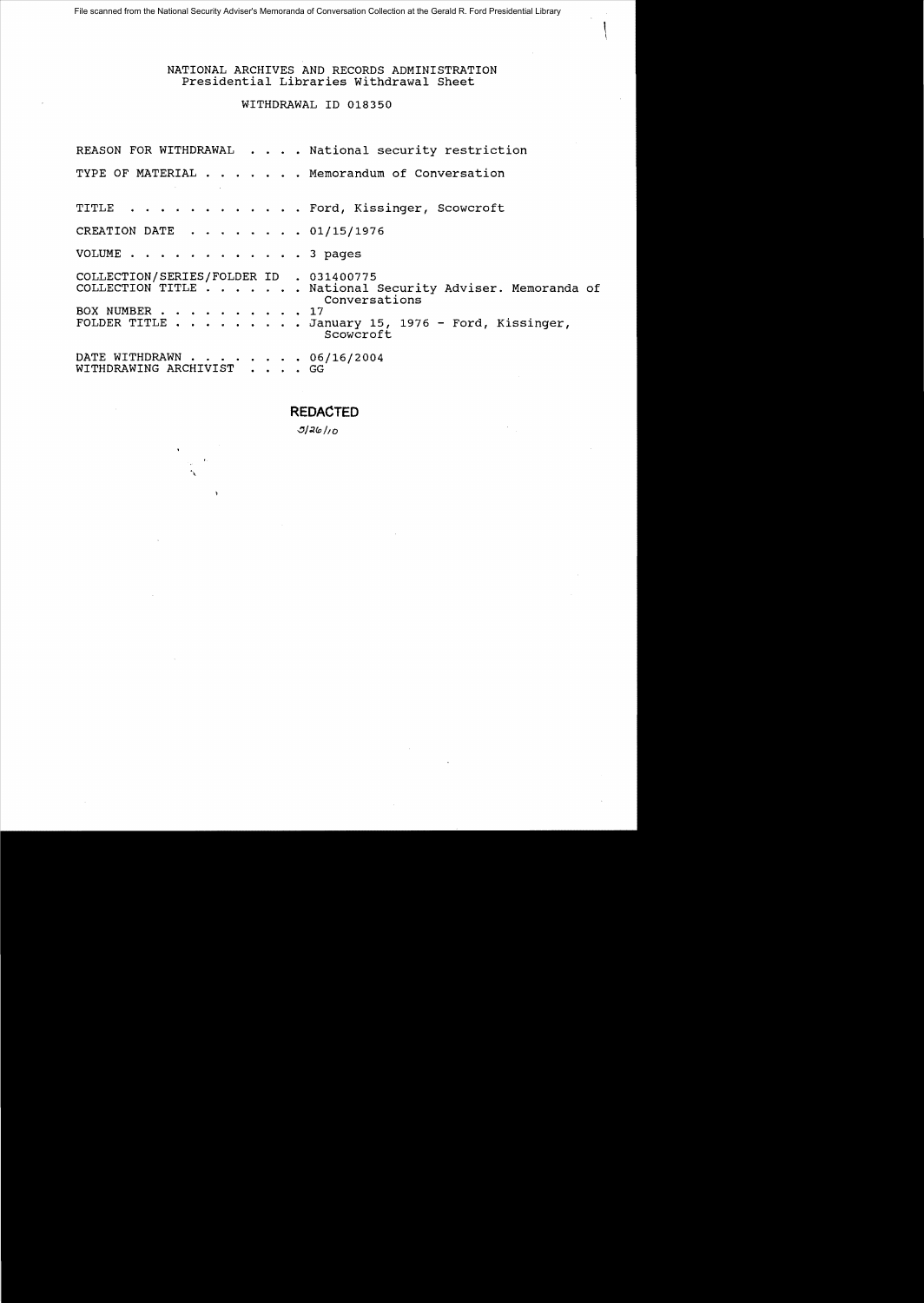**MEMORANDUM** 

| THE WHITE HOUSE |  |
|-----------------|--|
| WASHINGTON      |  |

**DECLASSIFIED w/ portions exempted** E.O. 12958 (as amended) SEC 3.3 MR # 10-120; #28 acce her sluloy; ost les 6/19/10; c1Aet 5/26/10

SEGRET/NODIS/XGDS

By die NARA Data 8/18/10

MEMORANDUM OF CONVERSATION

PARTICIPANTS:

President Ford Dr. Henry A. Kissinger, Secretary of State Brent Scowcroft, Deputy Assistant

to the President for National Security Affairs

DATE AND TIME:

SECREP/NODIS/XGDS

 $10:05 - 10:30$  a.m.

Thursday, January 15, 1976

PLACE:

The Oval Office

Kissinger: I presented Modified Option IV to Dobrynin. He read through it until he got to Backfire. Then he went up in smoke. He said they want an agreement but there is no way they can count Backfire. He said he had no instructions and maybe he would be surprised but he thought it was impossible.

He asked if there were any other possibilities. I mentioned Option I because everyone seemed to like that. He said that was impossible. I used Don's argument that it deferred the politically sensitive part until after our election. He said maybe it was acceptable if we included ALCM's for the MIRV counting rules. That would be a concession in two ways on their part: It included the principle of Backfire, lets SLCM's match off against Backfire, and gives us the counting rules without including all cruise missiles. You and Brezhnev would sign, with a codicil saying there would be an agreement on saying cruise missiles and Backfire, by January 1977. They want it done in your term.

I think it would lead to Option III. As I understand Clements, his objection to III is political in this election year. This idea would solve that.

I can't judge the political impact of the primaries on an agreement, but this would avoid this. I think you should let the Chiefs know about this and get them on board.

> CLASSIFIED BY Henry A. Kissinger EXEMPT FROM GENERAL DECLASSIFICATION SCHEDULE OF EXECUTIVE ORDER 11652 EXEMPTION CATEGORY 5 (b) 1 (3) AUTOMATICALLY DECLASSIFIED ON Imp. to det.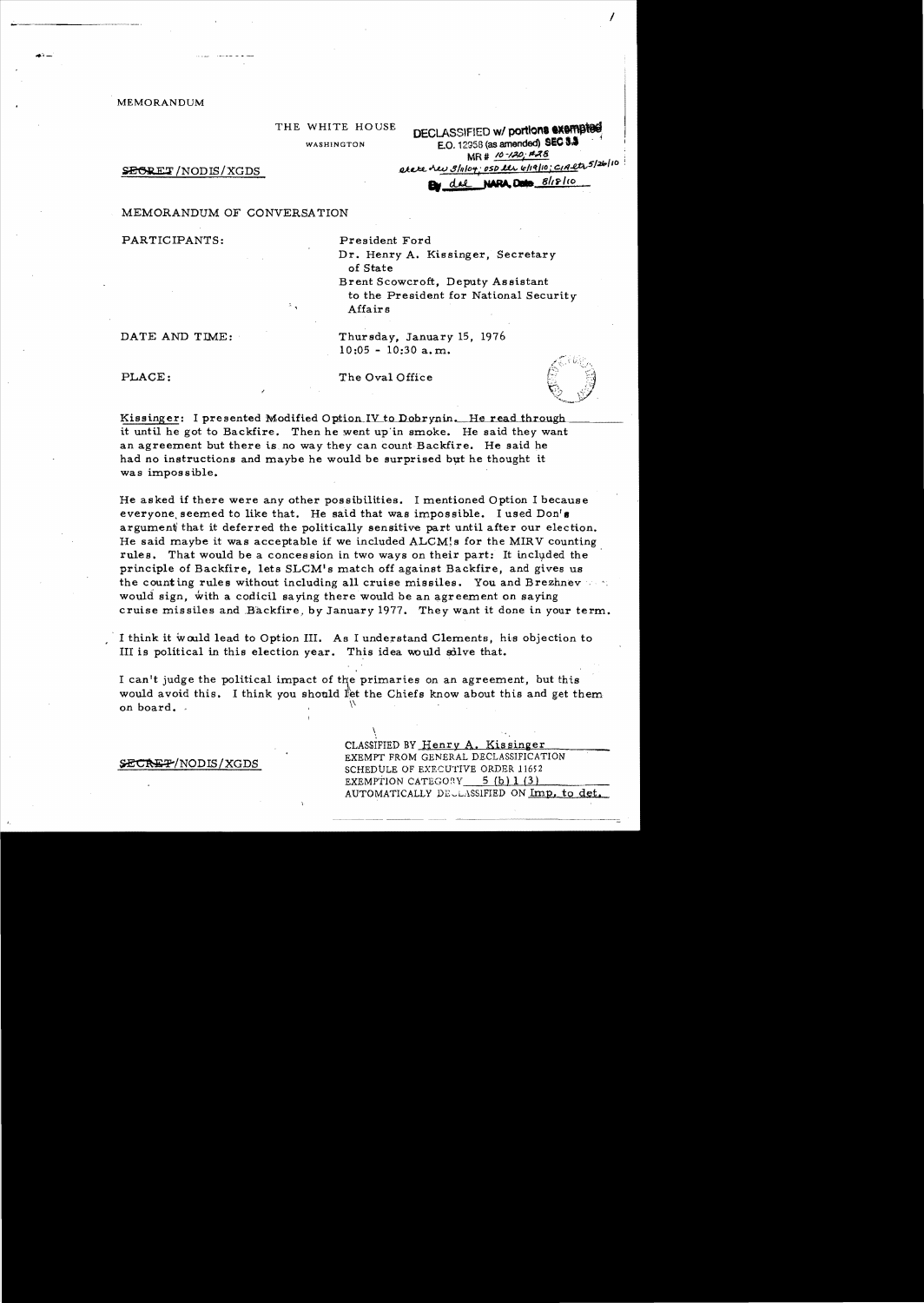#### $\overline{\text{SECHEP}}/ \text{NODIS} / \text{XGDS}$  -2-

**.....** ..-: '\ •• 1;'

I must tell you that Brent thinks the JCS have already pocketed the MIRV verification rules and will scream "unilateral concession" if we include ALCM's in a deferral package.

The President: I think Option III is the place to end up and I am willing to defend it politically. This might be a good way to get there. Why isn't matching Backfire off against SLCM's a good trade militarily?

[Discussion of the Option IV and III SLCM packages]

Scowcroft: Do you want the' NSC meeting on Monday or Saturday? Monday might be a bad day.

The President: Let's wait to see how the State of the Union is coming along.

Kissinger: My press conference went well. They were very respectful.

The President: I think we are in good shape on the issues. We certainly made the right decision on your going to Moscow, that's obvious from the press reports of your press conference. If we had cancelled, they would have screamed that we were jeopardizing SALT and the whole relationship for lousy Angola.

Kissinger: Mahon called me wailing about what to do on the Defense appropriation bill. Maybe you should get the leaders in.

The Pre§ident: I am having them in on Tuesday on the Budget.



Kissinger: I wouldn't mix the two.

The' President: When are you getting back? We should be able to get the leaders to hold off on the bill until then.

Kissinger: Sunday.

Scowcroft: But we need a strategy. Perhaps we should figure a way to go in openly for the money.

Kissinger:

SECRET/NODIS/XGDS

 $\vert$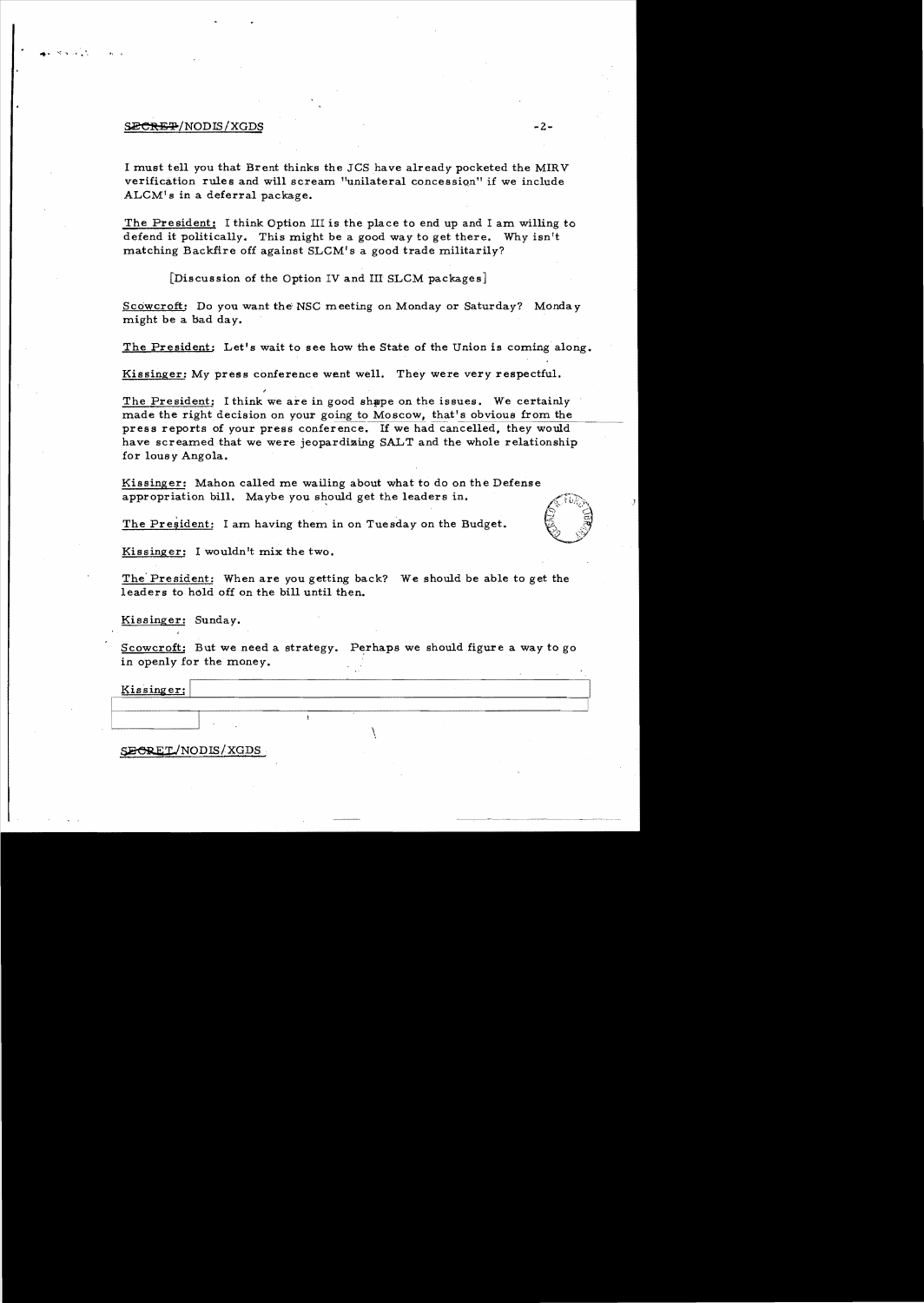# $SECR$   $\Gamma$   $\sim$  3-

-II" .. **.....'** • J <sup>t</sup>

The President: Let's meet with the leaders when you get back from Moscow.

Kissinger: Okay, but we shouldn't be under any illusions that I will bring something back with me. That will take time, if it ever happens.

The President: I understand, but I think you could at least tell them of your discussion.

Kissinger: Okay, And I am having some books prepared of foreign press comments on Angola and how we are abdicating our great power responsibility.

## SECRET/NODIS/XGDS